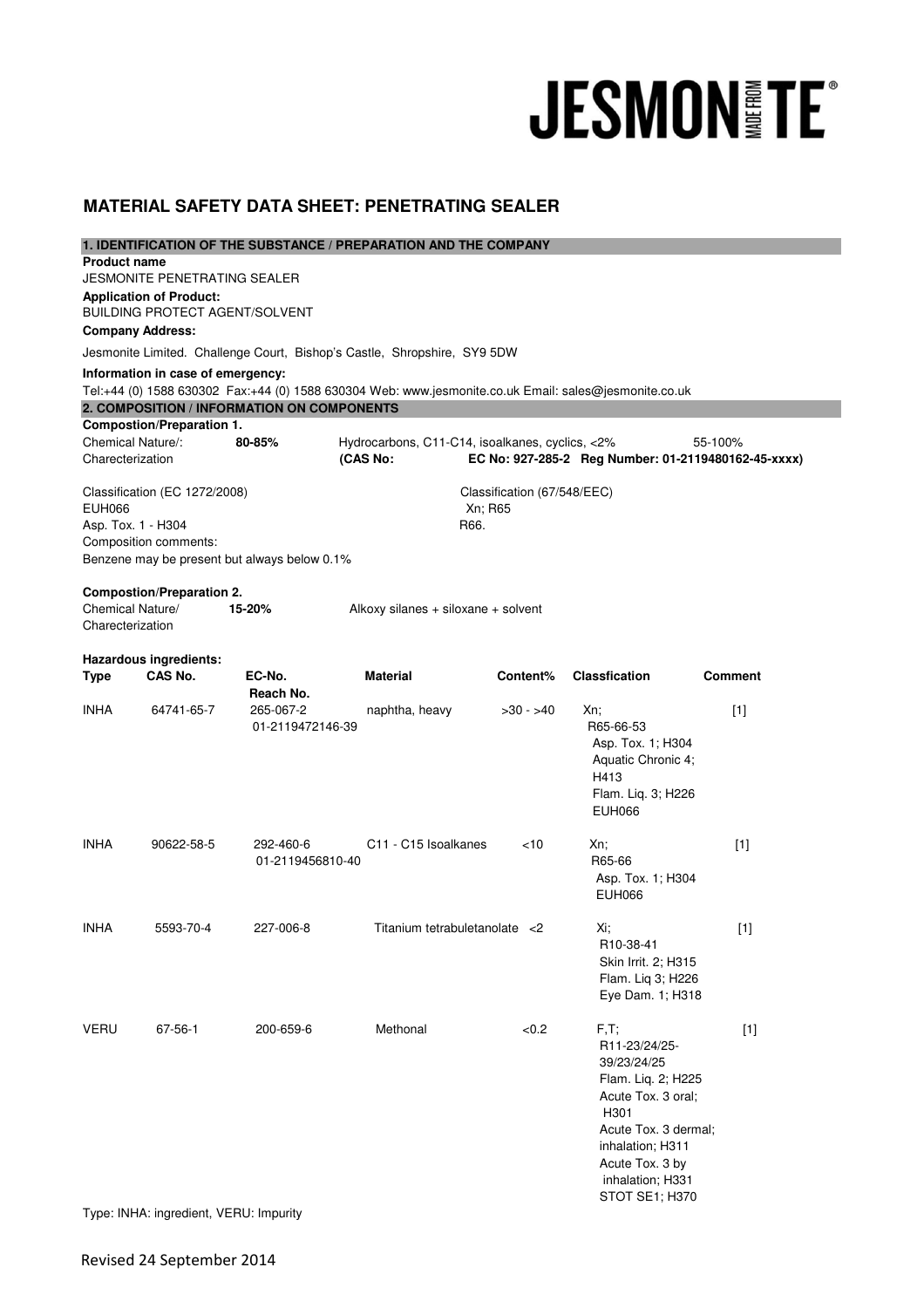REACH registered substances may be included as impurities. These do not necessarily require identified uses and exposure scenarios in the safety data sheet.

[1] = Hazardous or environmentally harmful substance; [2] = Substance with a communicty workplace exposure limit; [3] = PBT

substance;  $[4]$  = vPvB substance;  $[5]$  = SVHC-candidate (substance of very high concern). \*classification codes are explained in section 16

Hydrocarbon mixtures were classified in accordance with the applicable notes in Annex VI of regulation (EC) No. 1272/2008.

# **3. HAZARDS IDENTIFICATION**

| 2.1 Classfication of the substance of mixture |  |
|-----------------------------------------------|--|
| Classification (EC 1272/2008)                 |  |

Physical and chemical hazards Not classified Human Health **EU066**; Asp. Tox. 1 - H304 Environment Not classified

# **Classification (1999/45/EEC)**

**Physical and Chemical Hazards** 

Vapours are heavier than air and may travel and may travel along the floor and in the bottom of containers

| <b>Classfication (GHS)</b>                  |                                                                                                                                                                                                                                                                                                                                                                                                                                                                                                                                                                                                                                                                                                                         |
|---------------------------------------------|-------------------------------------------------------------------------------------------------------------------------------------------------------------------------------------------------------------------------------------------------------------------------------------------------------------------------------------------------------------------------------------------------------------------------------------------------------------------------------------------------------------------------------------------------------------------------------------------------------------------------------------------------------------------------------------------------------------------------|
|                                             | Category                                                                                                                                                                                                                                                                                                                                                                                                                                                                                                                                                                                                                                                                                                                |
| Hazardous the the aquatic environment       | Chronic, Category 4                                                                                                                                                                                                                                                                                                                                                                                                                                                                                                                                                                                                                                                                                                     |
| Aspiration hazard                           | Category 1                                                                                                                                                                                                                                                                                                                                                                                                                                                                                                                                                                                                                                                                                                              |
| Serious eye damage/eye irritation           | Category 2A                                                                                                                                                                                                                                                                                                                                                                                                                                                                                                                                                                                                                                                                                                             |
| Flammable Liquids                           | Category 3                                                                                                                                                                                                                                                                                                                                                                                                                                                                                                                                                                                                                                                                                                              |
|                                             |                                                                                                                                                                                                                                                                                                                                                                                                                                                                                                                                                                                                                                                                                                                         |
| Description                                 |                                                                                                                                                                                                                                                                                                                                                                                                                                                                                                                                                                                                                                                                                                                         |
| Flammable                                   |                                                                                                                                                                                                                                                                                                                                                                                                                                                                                                                                                                                                                                                                                                                         |
|                                             |                                                                                                                                                                                                                                                                                                                                                                                                                                                                                                                                                                                                                                                                                                                         |
|                                             |                                                                                                                                                                                                                                                                                                                                                                                                                                                                                                                                                                                                                                                                                                                         |
|                                             | May cause long-term adverse effects in the aquatic environment.                                                                                                                                                                                                                                                                                                                                                                                                                                                                                                                                                                                                                                                         |
| 2.2 Label elements                          |                                                                                                                                                                                                                                                                                                                                                                                                                                                                                                                                                                                                                                                                                                                         |
|                                             | HYDROCARBONS, C11 - C14, ISOALKANES, CYCLICS, <2% AROMATICS                                                                                                                                                                                                                                                                                                                                                                                                                                                                                                                                                                                                                                                             |
| Label in accordance with (EC) No 1272/2008  |                                                                                                                                                                                                                                                                                                                                                                                                                                                                                                                                                                                                                                                                                                                         |
|                                             |                                                                                                                                                                                                                                                                                                                                                                                                                                                                                                                                                                                                                                                                                                                         |
|                                             |                                                                                                                                                                                                                                                                                                                                                                                                                                                                                                                                                                                                                                                                                                                         |
| <b>Hazard Statements</b>                    |                                                                                                                                                                                                                                                                                                                                                                                                                                                                                                                                                                                                                                                                                                                         |
|                                             |                                                                                                                                                                                                                                                                                                                                                                                                                                                                                                                                                                                                                                                                                                                         |
|                                             |                                                                                                                                                                                                                                                                                                                                                                                                                                                                                                                                                                                                                                                                                                                         |
|                                             |                                                                                                                                                                                                                                                                                                                                                                                                                                                                                                                                                                                                                                                                                                                         |
|                                             |                                                                                                                                                                                                                                                                                                                                                                                                                                                                                                                                                                                                                                                                                                                         |
|                                             |                                                                                                                                                                                                                                                                                                                                                                                                                                                                                                                                                                                                                                                                                                                         |
|                                             | Keep away from heat/sparks/open flames/hot surfaces. - NO smoking                                                                                                                                                                                                                                                                                                                                                                                                                                                                                                                                                                                                                                                       |
|                                             |                                                                                                                                                                                                                                                                                                                                                                                                                                                                                                                                                                                                                                                                                                                         |
|                                             |                                                                                                                                                                                                                                                                                                                                                                                                                                                                                                                                                                                                                                                                                                                         |
|                                             |                                                                                                                                                                                                                                                                                                                                                                                                                                                                                                                                                                                                                                                                                                                         |
|                                             |                                                                                                                                                                                                                                                                                                                                                                                                                                                                                                                                                                                                                                                                                                                         |
|                                             | Wear protective gloves/protective clothing/eye protection.                                                                                                                                                                                                                                                                                                                                                                                                                                                                                                                                                                                                                                                              |
|                                             | If SWALLOWED: immediately call a POISON CENTRE or Doctor                                                                                                                                                                                                                                                                                                                                                                                                                                                                                                                                                                                                                                                                |
| Do NOT induce vomiting                      |                                                                                                                                                                                                                                                                                                                                                                                                                                                                                                                                                                                                                                                                                                                         |
|                                             | P305+P351+P338 IF IN EYES: Rinse cautiously with water for several minutes. Remove contact lenses, if present and easy to do.                                                                                                                                                                                                                                                                                                                                                                                                                                                                                                                                                                                           |
| continue rinsing.                           |                                                                                                                                                                                                                                                                                                                                                                                                                                                                                                                                                                                                                                                                                                                         |
|                                             |                                                                                                                                                                                                                                                                                                                                                                                                                                                                                                                                                                                                                                                                                                                         |
|                                             | In case of fire: Use extinguishing powder, foram or carbon dioxide for extinction.                                                                                                                                                                                                                                                                                                                                                                                                                                                                                                                                                                                                                                      |
|                                             |                                                                                                                                                                                                                                                                                                                                                                                                                                                                                                                                                                                                                                                                                                                         |
| Store Locked up                             |                                                                                                                                                                                                                                                                                                                                                                                                                                                                                                                                                                                                                                                                                                                         |
|                                             |                                                                                                                                                                                                                                                                                                                                                                                                                                                                                                                                                                                                                                                                                                                         |
| <b>Special identification instructions:</b> |                                                                                                                                                                                                                                                                                                                                                                                                                                                                                                                                                                                                                                                                                                                         |
|                                             | Repeated exposure may cause skin dryness or cracking.                                                                                                                                                                                                                                                                                                                                                                                                                                                                                                                                                                                                                                                                   |
| Hazard ingredients (labelling)              |                                                                                                                                                                                                                                                                                                                                                                                                                                                                                                                                                                                                                                                                                                                         |
| Naphtha, heavy                              |                                                                                                                                                                                                                                                                                                                                                                                                                                                                                                                                                                                                                                                                                                                         |
| Labelling (67/548/EEC, 1999/45/EC):         |                                                                                                                                                                                                                                                                                                                                                                                                                                                                                                                                                                                                                                                                                                                         |
|                                             |                                                                                                                                                                                                                                                                                                                                                                                                                                                                                                                                                                                                                                                                                                                         |
|                                             |                                                                                                                                                                                                                                                                                                                                                                                                                                                                                                                                                                                                                                                                                                                         |
| Flammable                                   |                                                                                                                                                                                                                                                                                                                                                                                                                                                                                                                                                                                                                                                                                                                         |
| Harmful: May cause lung damage if swalled   |                                                                                                                                                                                                                                                                                                                                                                                                                                                                                                                                                                                                                                                                                                                         |
|                                             | Classfication (67/548/EEC, 1999/45/EC):<br>Harmful: may cause lung damage if swallowed<br>Repeated exposure may cause skin dryness or cracking.<br>Labelling (GHS)<br>Danger<br>Flammable liquid and vapour<br>May be fatal if swallowed and enters airways.<br>Causes serious eye irritation<br>May cause long lasting harmful effects to aquatic life<br>Keep container tightly closed.<br>Take precautionary measures against static discharge.<br>Use only outdoors or in a well-ventilated area.<br>Avoid release to the environment.<br>If eye irritation perists: Get medical advice/attention<br>Store in a well-ventilated place. Keep cool.<br>Dispose of contents/container to waste disposal.<br>Decription |

R66 Repeated exposure may cause skin dryness or cracking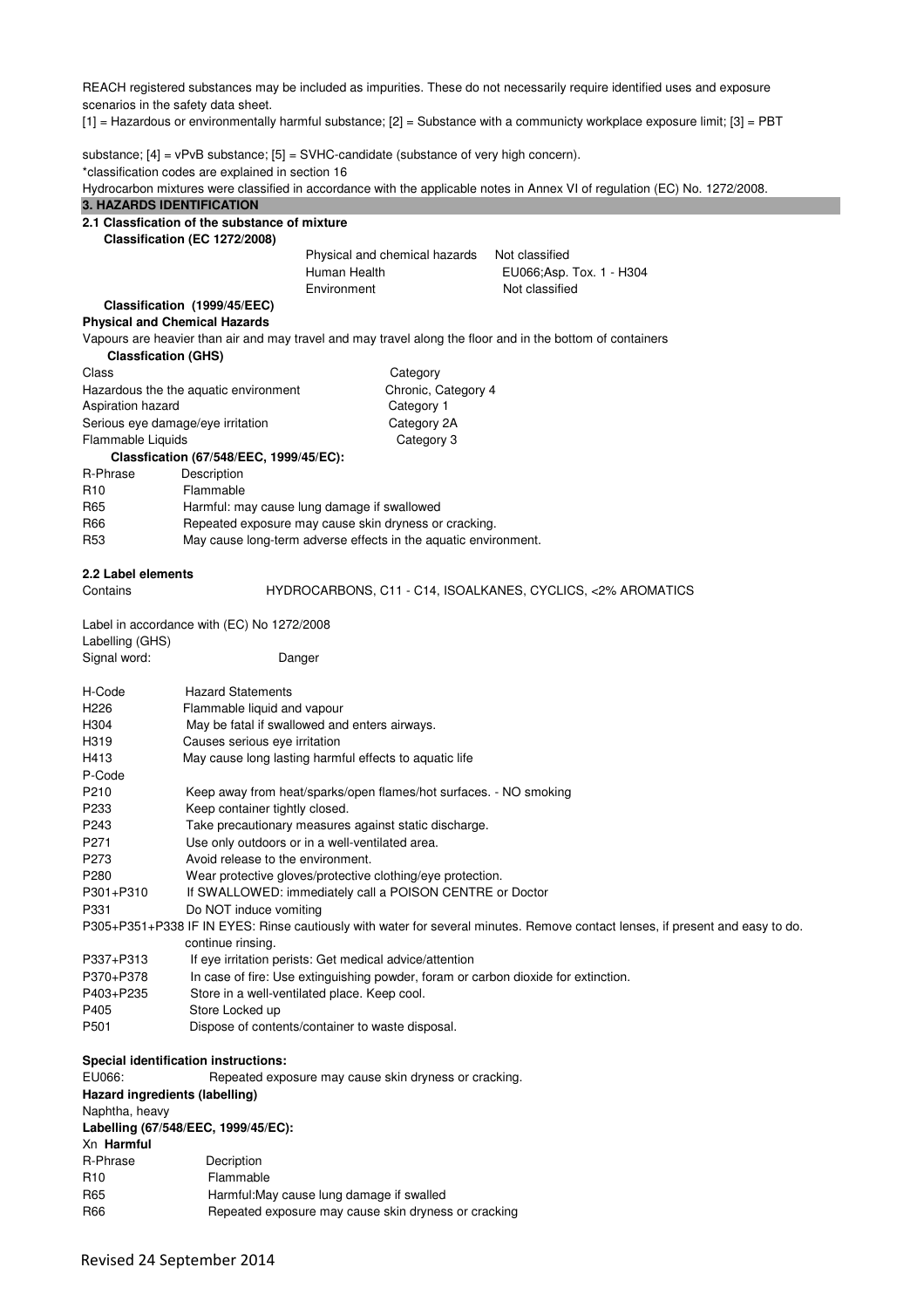S-Phrase

R53 May cause long-term adverse effects in the aquatic environment.

S62 If swallowed, do not induce vomiting: seek medical advice immediately and show this container or lable

Hazard ingredients (labelling EC):

naphtha, heavy

# **2.3 Other hazards**

swallowed. Methanol causes damage to organs. Methanol is highly flammable Product hydrolyses under formation of methanol (CAS no. 67-56-1). Methanol is toxic by inhalation, in contact with skin and if

## **4. FIRST AID MEASURES**

unconscious. **General information:** Remove victim immediately from source of exposure. Provide fresh air, warmth and rest, preferable in comfortable upright sitting position Perform artificial respiration if breathing has stopeed. Do not give victim anything to drink if they are

position. Seek medical attention if any discomfort continues. **Inhalation:** Keep patient calm and move to fresh air. If unconscious peform artificial respiration and place in sideways (recovery)

**Skin contact:** Remove contaminated clothes and rinse skin thoroughly with water. Get medical attention if any discomfort continues.

**Eye contact:** Immediately flush with plenty of water for up to 15 minutes. Remove any contact lenses and open eyes wide apart. Seek medical attention if discomfort persists.

the head should be kept low so that stomach vomit doesn't enter the lungs. Never give liquid to an unconscious person. When risk of unconsciousness, place and transport the victim in secured side (recovery) position. **Ingestion:** Immediately rinse mouth and provide fresh air. Get medical attention immediately! Do not induce vomiting. If vomiting occurs

# **Most important symptoms and effects, both acute and delayed**

Any relevant information can be found in other parts of this section

#### **Indication of any immediate medical attention and special treatment needed.**

in the onset of these effects after exposure. Further toxicology information in section 11 must be observed. is toxic by all routes. Methanol may cause irritation of the mucosa, as well as nausea, vomiting, headaches, vertigo and visual disorders, inclduing blindness (irreversible damage to the optic nerve), acidosis, spsams, narcosis and coma. There may be a delay Do not induce vomiting. Danger of aspiration. Methanol (CAS 67-56-1) is readily and rapidly absorbed at all exposure routes and **5. FIRE FIGHTING MEASURES** 

## **Extinguishing Media Suitable:** Foam, carbon dioxide, dry powder or water mist/fog

Not Suitable: Water-jet, as this will spread fire.

#### **Special hazards arising from the substance or mixture:**

**Unusual Fire & Explosion Hazards:** Forms explosive mixtures with air. Vapours are heavier than air and may spread near ground to sources of ignition and flash back. Solvent vapours may form explosive mixtures with air. Vapours may ignite.

Fire creates: Toxic gases/vapours/fumes of: Carbon monoxide (CO), Carbon dioxide (CO2). Vapours may form explosive air mixtures **Specific hazards:** The product is flammable, and heating may generate vapours which may form explosive vapour/air mixtures. even at room temperature. Vapours may be ignited by a spark, a hot surface or an ember.

**Special Fire Fighting Procedures:** Keep up-wind to avoid fumes. If possible, fight fire from protected position. Move container from : firearea if it can be done without risk. Use supplied air respirator if product is involved in a fire. Cool containers exposed to flames with water until well after the fire is out. Keep run-off water out of sewers and water sources. Dike for water control. Avoid water in straight hose stream; as will scatter and spread fire.

**6. ACCIDENTAL RELEASE MEASURES Product equipment for fire-fighters:** Self contained breathing apparatus and full protective clothing must be worn in case fire.

#### **Personal precautions, protective equipment and emergency procedures**

Wear personal protective clothing as described in Section 8 of this safety data sheet. Ensure suitable personal protection (including

respiratory protection) during removal of spillages in a confined area. In case of inadequate ventilation, use respiratory protection.

Take precautionary measures against static discharges. Do not smoke, use open fire or other sources of ignition. Do not breathe vapour. Eye contact MUST be prevented by means of suitable personal protection equipment.

#### **Environemental precautions**

Do not discharge onto the ground or into water courses. Do not allow ANY environmental contamination. Never use water by itself on IMMEDIATELY alerted to the Environmental Agency or other appropriate regulatory body. spillage; this will spread the spill and cause further contamination. Spillages or uncontrolled discharges into watercourses must

#### **Methods and material for containment and cleaning up**

Protect electric equipment against sparking in case of risk of explosion. Do not eat, drink or smoke when using this product. Flushing, run-off or release into water courses (surface water, sewage and waterways) is forbidden. authorities if large amounts involved. Eliminate all sources of ignition. Static electricity and formation of sparks must be prevented. If leakage cannot be stopped, evacuate area. Clean-up personnel should use respirator/and/or liquid contact protection. Inform the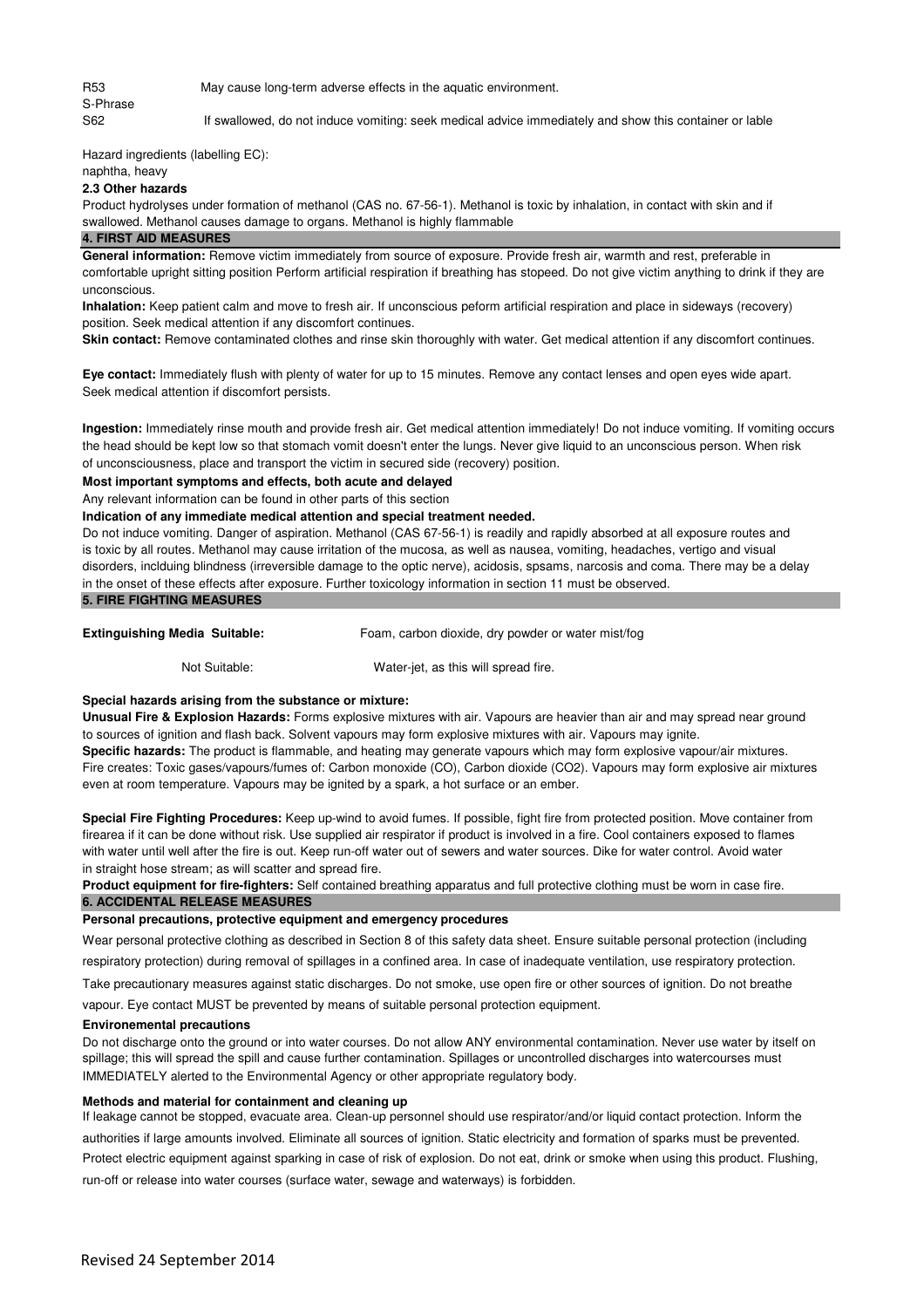#### **Reference to other sections:**

Relevant information in other sections have to be considered. This applies in particular for information given on personal protective equipment (section 8) and on disposal (section 13)

# **7. HANDLING AND STORAGE**

# **Precautions for Safe Handling:**

Avoid spilling, skin and eye contact. Ensure adequate ventilation. Must be syphoned in situ. Ensure adequate ventilation. Storage tanks/containers must be grounded. Protect electrical equipment against sparking in case of risk of explosion. Eliminate all

using this product. sources of ignition. Wear full protective clothing for prolonged exposure and/or high concentrations. Do not eat, drink or smoke when

#### **Conditions for safe storage, including any incompatabilities**

Keep away from heat, sparks and open flame. Keep containers tightly closed. Keep away from food, drink and animal feeding stuffs.

Flammable/combustible - keep away from oxidisers, heat and flames. Observe local/national regulations. Minimum temperature

allowed in storage and transportation 10°C.

| Storage class: Miscellaneous hazardous material storage. |
|----------------------------------------------------------|
| <b>8. EXPOSURE CONTROLS / PERSONAL PROTECTION</b>        |

# **Control Parameters:**

# **Maximum airborne concentrations at the workplace:**

| CAS No.    | Material<br>Aerosol - respirable fraction | Tvpe | mg/m3<br>10 | ppm   |
|------------|-------------------------------------------|------|-------------|-------|
| 67-56-1    | Methanol                                  | OEL  | 226.0       | 200.0 |
| 34590-94-8 | Dipropyleneglycol methylether EU          |      | 308.0       | 50.0  |

(CASno. 34590-94-8): the substance can be absorbed by the skin. The aerosol limit specified is a recommendation should aerosol be formed during processing. (2-methoxymethylethoxy)) propanol

#### **exposure controls.**

gasees/vapours/aerosols. General protection and hygiene measures: Do not eat, drink or smoke when handling. Avoid contact with eyes and skin. Do not inhale

**Exposure to the environment limited and controlled:** Prevent material from entering surface waters, drains or sewers and soil. Do not introduce large amounts into purification plants.

#### **Personal protective equipment:**

penetrate the gloves. Frequent change is advisable. Manufactured/Tested in accordance with EN374. **Hand protection**: Protective gloves must be worn if there is a risk of direct contact or splash. Be aware that the liquid may

**Respiratory equipment:** If ventilation is insufficient, suitable respiratory protection must be provided. At work in confined or poorly ventilated spaces, respiratory protection with air supply must be used. Check that mask fits tight and change filter regularly.

**Eye protection:** Wear protective goggles. Manufactured in accordance with EN 166 **Other protection:** Use barrier creams to prevent skin contact. Provide eyewash station and safety shower. Wear appropriate clothing to prevent repeated or prolonged skin contact.

skin becomes wet or contanminated. Promptly remove any clothing that becomes wet or contaminated. Easting, smoking and water fountains prohibitied in immediate work area. DO NOT SMOKE IN WORK AREA! **Hygiene measures:** Wash hands at the end of each work shift and before eating, smoking and using the toilet. Wash promptly if

| <b>9. PHYSICAL AND CHEMICAL PROPERTIES</b> |                                        |
|--------------------------------------------|----------------------------------------|
| Physical form/appearance:                  | Clear liquid                           |
| Colour                                     | Clourless to pale yellow.              |
| Odour                                      | Slight odour hydrocarbon, solvent like |
| рH                                         | Not applicable                         |
| <b>Specific temperatures</b>               |                                        |
| <b>Boiling point</b>                       | > 150 - < 240 ℃                        |
| <b>Flammability characteristics</b>        |                                        |
| <b>Flashpoint</b>                          | 43 °C                                  |
| Ignition temp                              | $232^\circ C$                          |
| Flammability limit - Lower(%)              | 0.5                                    |
| Flammability limit - Upper(%)              | 5                                      |
| Vapour pressure                            | 0.035 kPa 20                           |
| <b>Viscosity</b>                           | $0.015$ cm $2/s$                       |
| <b>Relative density</b>                    | 0.78 15                                |
| <b>Specific gravity</b>                    | 1130 kg/m3 at 25 °C.                   |
| <b>Solubility</b>                          |                                        |
| - in water                                 | insoluable in water                    |
| <b>10. STABILITY AND REACTIVITY</b>        |                                        |
|                                            |                                        |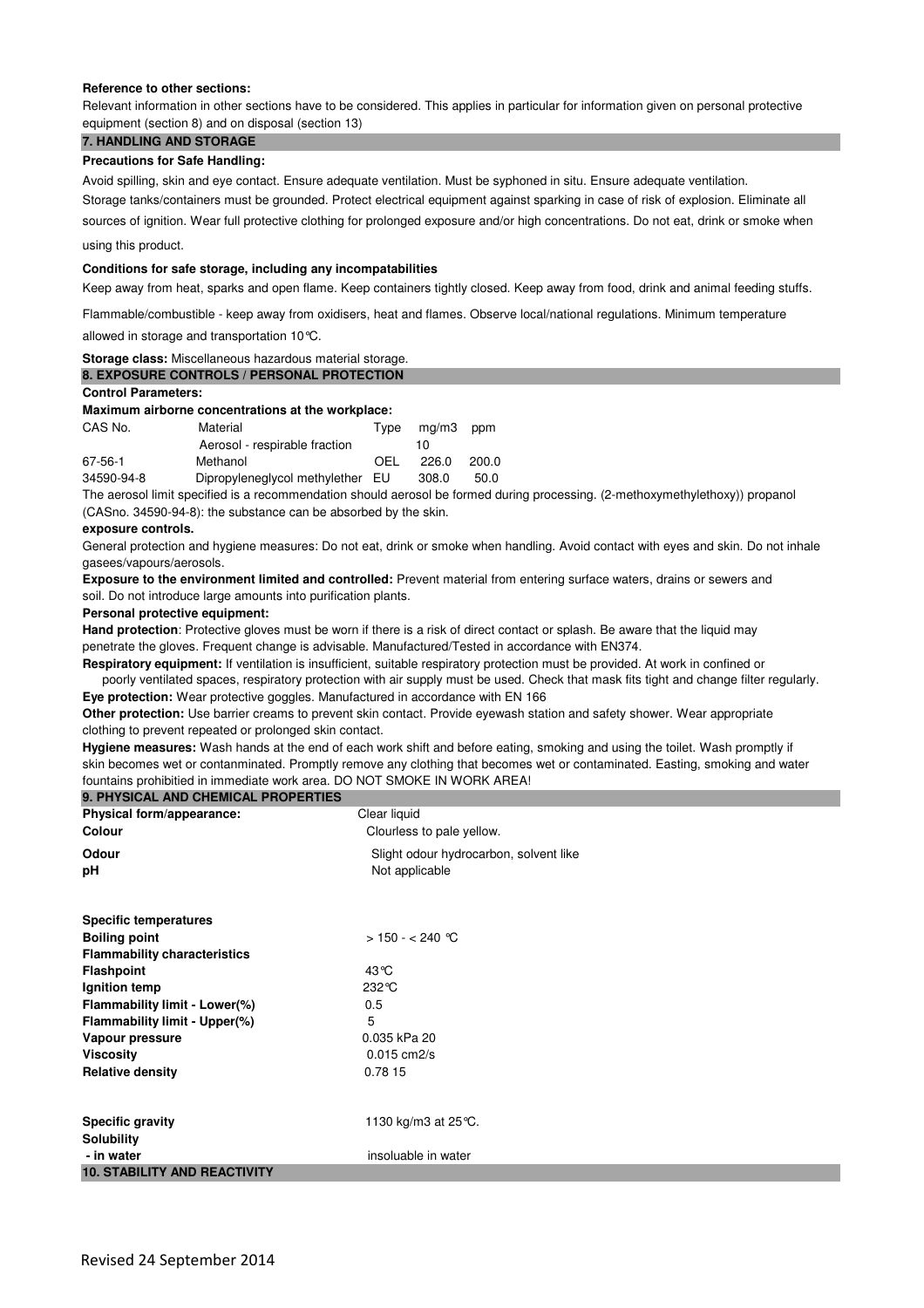#### **Reactivity, Chemical stability; Possibility of hazardous reactions.**

If stored and handled in accordance with standard industrial proactices no hazardous reactions are known.

Stable under normal temperature conditions and recommended use.

**Hazardous Polymerisation:** Will not polymerise.

**Conditions to avoid:** Moisture, Heat, Flames and othe sources of ignition.

**Incompatible materials:** Reacts slowly with water: Reaction causes the formation of: methanol

materials to avoid: Strong oxidising substances.

**Hazardous decomposition products:** None known at ambient temperatures. Thermal decomposition or combustion may liberate

carbon oxides and other toxic gases or vapours, Aldehydes, Hydrocarbons.

The following applies for the silicone content of the substance: Measurements have shown the formation of small amounts of formaldehyde at temperatures above about 150°C (320°F) through oxidation. By hydrolysis: methanol

## **11. TOXILOGICAL INFORMATION**

#### **Toxicological information:**

ASPIRATION HAZARD - DO NOT BREATH VAPOUR OR SPRAY. May cause lung damage if material gets into the lungs

after accidental swallowing or vomiting of ingested material.

**Acute toxicity: (Oral LD50)** >5000 mg/kg RAT

**Acute toxicity: (Dermal LD50) >**3000 mg/kg RAT

**Acute toxicity: (Inhalation LC50) >**5000 mg/kg RAT

**Skin Corrosion/Irritation:** For this endpoint no toxilogical test data is available for this product.

**Serious eye damage/irritation:** For the endpoint no toxilogical test data is available for this product.

**Respiratory or skin sensisitisation:** Not sensitising.

**Germ cell mutagenicity:** Negative. Negative.

**Specific target organ toxicity - repeated exposure: STOT - Repeated exposure**

NOAEL >= 5000 mg/kg Oral Rat

**Aspiration hazard** - May be fatal if swallowed.

**General information: -**Prolonged and repeated contact solvents over a longperiod maylead to permanent health problems.

**Inhalation:** Droplets of the product aspirated into the lungs through ingestions or vomiting may cause a serious chemical pneumonia.

**Ingestion:** Harmful: May cause lung damage if swallowed. Pneumonia may be the result if vomited material containing solvents reaches the lungs.

**Skin contact:** Repeated exposure may cause skin dryness or cracking.

**Eye contact:** Irritation of eyes and mucous membrances.

**Health warnings:** Prolonged or repeated contact leads to drying of skin. Prolonged and repeated contacts with solvents over a long period may lead to permanent health problems.

Products of hydrolysis: Methanol (CAS 67-56-1) is readily and rapidly absorbed at all exposure routes and is toxic by all routes. Methanol may cause irritaition of the muscosa, as well as nausea, vomiting heachaches, vertigo and visual disorders, including blindness (irreversible damage to the optic nerve), acidosis, spasms, narcosis and coma. The may be a delay in the onset of these effects after exposure.

**Specific effects:** Prolonged or frequent inhalation of vapours in high concentrations may cuase permanent damage to the nervous system, **including the brain.**

#### **12. ECOLOGICAL INFORMATION**

**Toxicity:** Organic Solvent(s): May cause long-term effects in the aquatic environment.

**Acute toxicity - Fish** 96 hours >1000mg/l

**Acute toxicity - Aquatic invertebrates** 48 hours >1000 mg/l daphnia magna

**Acute toxicity - Aquatic plants** 72 hours > 1000mg/l

activated sludge. The product of hydrolysis (methanol) **Persistence and degradability Assessment:** Silicone element: biologically not degradable: Elimination by adsorption to

**Bioaccumulative potential:** No data known

**Mobility in soil:** This product has only slight mobility in soil. The product is insoluble in water.

**Results of PBT and vPvB assessment:** Substance characteristics do not meeting screening criteria.

**Other adverse effects:** None known.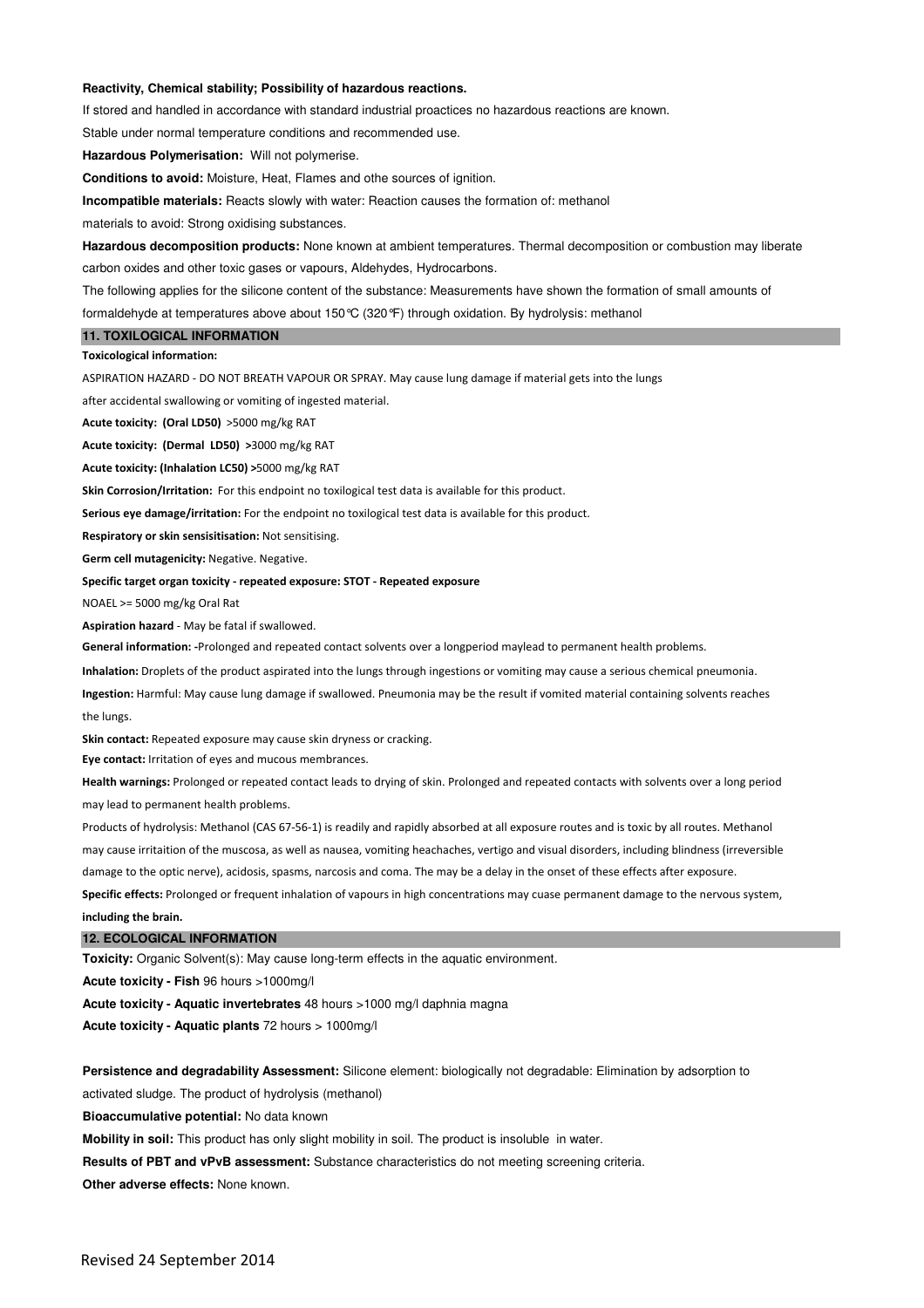## **13. DISPOSAL CONSIDERATIONS**

**General information:** Do not puncture or incinerate, even when empty. Waste, residue, empty containers, discarded work clothes and used dispsable towels must be collected in disignated receptacles, labelled with content.

Observe local/national regulations

**Waste treatment methods:** Do not allow runoff to sewer, waterway or ground. Dispose of waste and residues in accordance with local authority requirements. Confirm disposal procedures with environmental engineer and local regulations.

carried out in agreement with an EA authorised waste disposal company. The classification of the product may meet the criteria for hazardous waste. Waste Class: EWC NUMBER: Allocation of a waste code number in accordance with the Eurpean Waste Catalogue, should be

#### **14. TRANSPORT INFORMATION**

| <b>Road ADR:</b> |  |
|------------------|--|
|------------------|--|

| Valuation:            | Dangerous Goods                                                                                        |
|-----------------------|--------------------------------------------------------------------------------------------------------|
| UN no:                | 1993                                                                                                   |
| Proper Shipping Name: | Entzünbarer flüssiger Stoff, n.a.g (Enthält Trimethoxy (2,4,4-tremethylpentyl) silan und Isoparaffine) |
| Class                 |                                                                                                        |
| Packaging Group       | Ш                                                                                                      |

#### **Railway RID:**

| Valuation:            | Dangerous Goods                                                                                       |
|-----------------------|-------------------------------------------------------------------------------------------------------|
| UN no:                | 1993                                                                                                  |
| Proper Shipping Name: | Entzünbarer flüssiger Stoff, n.a.g(Enthält Trimethoxy (2,4,4-tremethylpentyl) silan und Isoparaffine) |
| Class                 |                                                                                                       |
| Packaging Group       | Ш                                                                                                     |

#### **Transport by sea IMDG-Code:**

| Valuation:           | Dangerous Goods                                                                                |
|----------------------|------------------------------------------------------------------------------------------------|
| UN no.               | 1993                                                                                           |
| Proper Shipping Name | Flammable liquid, n.o.s. (Contains Trimethoxly (2,4,4-trimethypenty) silane and Isoparaffins). |
| Class                |                                                                                                |
| Packaging Group      | Ш                                                                                              |

#### **Air Transport ICAO-TA/IATA-DGR:**

| Valuation:            | Dangerous Goods                                                                                |
|-----------------------|------------------------------------------------------------------------------------------------|
| UN no.                | 1993                                                                                           |
| Proper Shipping Name: | Flammable liquid, n.o.s. (Contains Trimethoxly (2,4,4-trimethypenty) silane and Isoparaffins). |
| Class                 |                                                                                                |
| Packaging Group       | Ш                                                                                              |

#### **Environmental Hazards**

Hazardous to the environment: no Marine Pollutant (IMDG): no

#### **Special precautions for user**

Relevant information in other sections have to be considered.

#### **Transport in bulk according to Annex II of MARPOL73/78 and the IBC Code**

Bulk transport in tankers is not intended.

#### **15. REGULATORY INFORMATION**

General Information: Only trained personnel should use this material.

**Information Sources:** Chemicals (Hazard Information & Packaging) Regulations.

National and local regulations must be observed.

For information on lagbelling pleae refer to section 2 of this document.

#### **Relevant regulations:**

SI 2002/1689: CHIP Regulations 2002

SI 2002/1689: COSHH Regulations 2002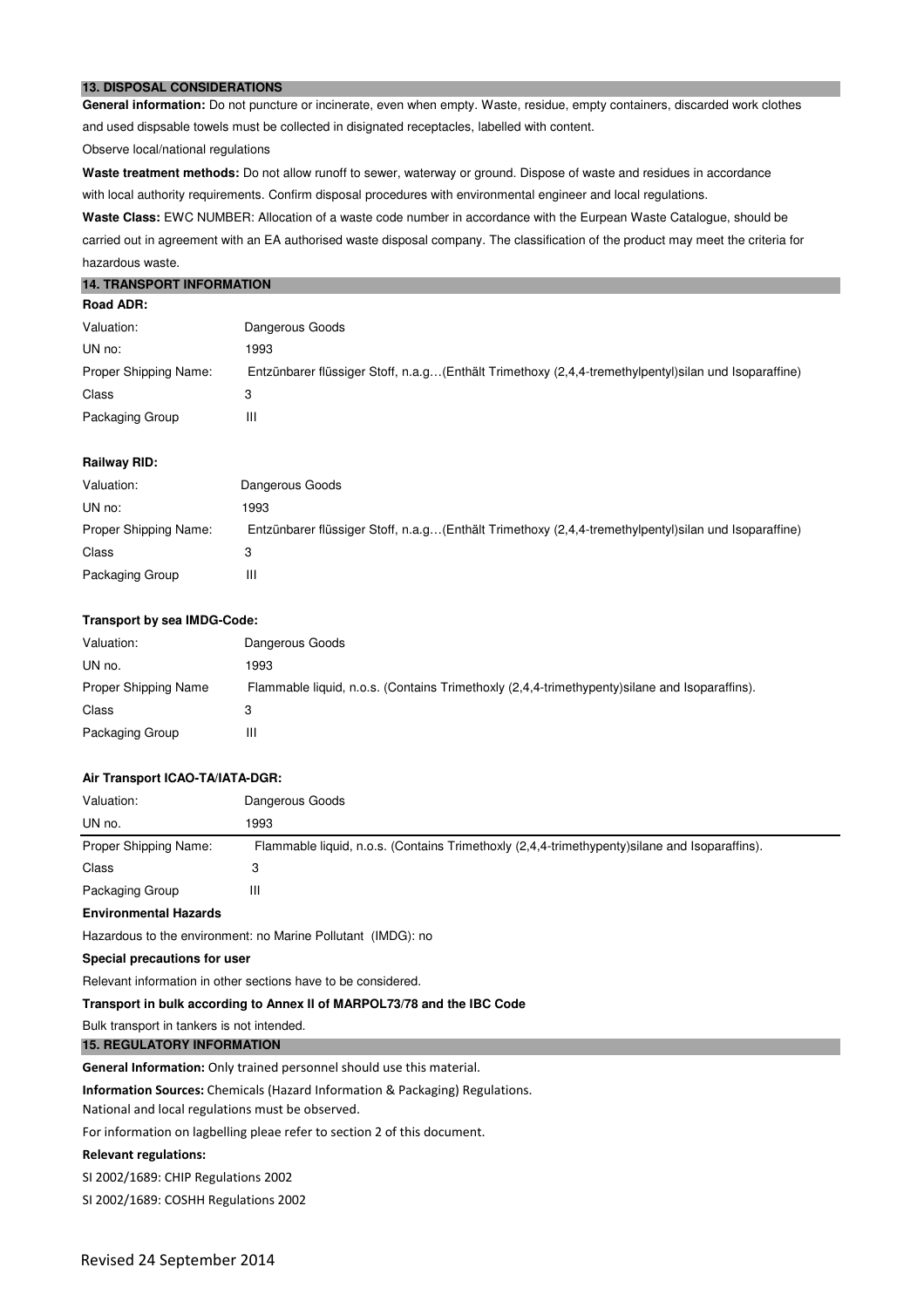SI 1999/3242: Management of Health & Safety at Work Regulations 1999

Health & Safety at Work Act 1974

SI 1993/1643: Environmental Protection Act 1993 & Subsidiary Regulations.

Other national and local measures relating to the workplace, pollution control, environmental protection and

waste control.

**Guidance Notes:** Workplace Exposure Limits EH40

**EU Legislation:** Regulation (EC) No 1907/2006 REACH, Regulation (EC) No 1272/2008 CLP.

**Chemical Safety Assessment:** A chemical safety assessment according to (EC) regulation 1907/2006 (REACH) has not been

carried out for this product.

**Other international regulations:** 

Listed on or in accorance with the following inventories.

EINECS - Europe

PICCS - Philippines

TSCA - USA

# **16. OTHER INFORMATION**

**General Information:** Only trained personnel should use this material.

#### **Further Information:**

Explanation of the GHS classification code:

|                  | Asp. Tox. 1: H304 Aspiration hazard Category 1; May be fatal if swallowed and enters airways.                    |
|------------------|------------------------------------------------------------------------------------------------------------------|
|                  | Aquatic Chronic 4; H413 Hazardous to the aquatic environment chronic, category 4; May cause long lasting harmful |
|                  | effects to aquatic life.                                                                                         |
|                  | Flam. Lig. 3 H226 Flammable liguids Catergory 3, Flammable liguid and vapour.                                    |
| EUH066           | Repeated exposure may cause skin dryness or cracking                                                             |
| Asp Tox. 1: H304 | Aspiration Category 1; May be fatal if swallowed and enters airways                                              |
| EUH066           | Repeated exposure may cause skin dryness or cracking                                                             |
|                  | Skin Irrit. 2: H315 Skin corrosion/irritation Category 2; Causes skin irritation                                 |
|                  | Flam. Lig. 3 H226 Flammable liquids Catergory 3, Flammable liquid and vapour.                                    |
|                  | Eye Dam. 1; H318 Serious eye damage/eye irritation Category 1; Causes serious eye damage.                        |
|                  | Flam. Lig. 3 H225 Flammable liguids Catergory 2, Highly flammable liguid and vapour.                             |
|                  | Acute Tox. 3; H301 Acute toxicity 3; Toxic if swallowed.                                                         |
|                  | Acute Tox 3; H311 Acute toxicity 3; Toxic in contact with skin                                                   |
|                  | Acute Tox. 3; H331 Acute toxicity 3; Toxic if inhaled.                                                           |
|                  |                                                                                                                  |

STOT SE 1; H370 Specific target organ toxicity (single exposure) Category 1; Causes damage to organs.

| R-Phrase      | Description                                                                                     |
|---------------|-------------------------------------------------------------------------------------------------|
| R65 R66 R53   | Harmful: May cause lung damage if swallowed. Repeated exposure may cause skin dryness or        |
|               | cracking. May cause long-term adverse effects in the aquatic environment.                       |
| R65 R66       | Harmful: May cause lung damage if swallowed. Repeated exposure may cause skin dryness           |
|               | or cracking.                                                                                    |
| R10 R38 R41   | Flammable. Irritating to skin. Risk of serious damage to eyes.                                  |
| R11 R23/24/25 | Highly flammable. Toxic by inhalation, in contact with skin and if swallowed. Toxic: Danger     |
| R39/23/24/25  | of very serious irreversible effects through inhalation, in contact with skin and if swallowed. |

 If you have any queries relating to this MSDS, it's contents or any other product safety related questions, please write to the following email address. Sales@jesmonite.co.uk

The data contained in this safety data sheet are based on our current knowledge and experience and describe the prodcut only with regard to safety requirements. The data do not describe the product's properties(product